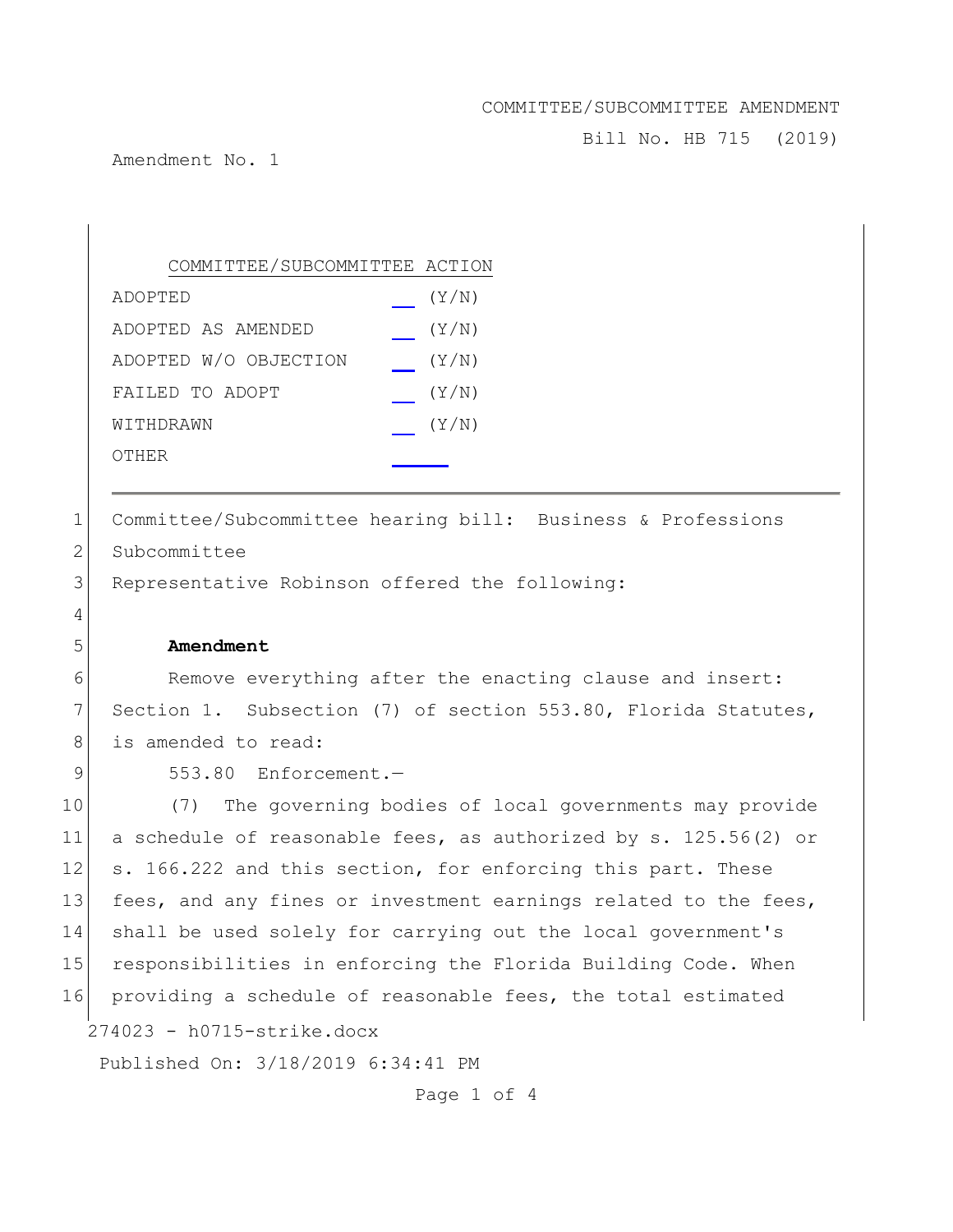Bill No. HB 715 (2019)

Amendment No. 1

 annual revenue derived from fees, and the fines and investment 18 earnings related to the fees, may not exceed the total estimated annual costs of allowable activities. Any unexpended balances shall be carried forward to future years for allowable activities or shall be refunded at the discretion of the local government. A local government may not carry forward an amount 23 exceeding the average of its operating budget for enforcing the Florida Building Code for the previous 4 fiscal years. For 25 purposes of this subsection, the term "operating budget" does 26 not include reserve amounts. Any amount exceeding this limit 27 must be used as authorized in subparagraph  $(a)$  2. However, a 28 local government which, as of January 1, 2019, established a Building Inspections Fund Advisory Board consisting of 5 members from the construction stakeholder community and carries an operating balance in excess of the average of its operating 32 budget for the preceding 4 years, may continue to carry such excess funds upon recommendation by the Advisory Board. The basis for a fee structure for allowable activities shall relate to the level of service provided by the local government and shall include consideration for refunding fees due to reduced 37 services based on services provided as prescribed by s. 553.791, but not provided by the local government. Fees charged shall be consistently applied.

274023 - h0715-strike.docx 40 (a)1. As used in this subsection, the phrase "enforcing 41 the Florida Building Code" includes the direct costs and

Published On: 3/18/2019 6:34:41 PM

Page 2 of 4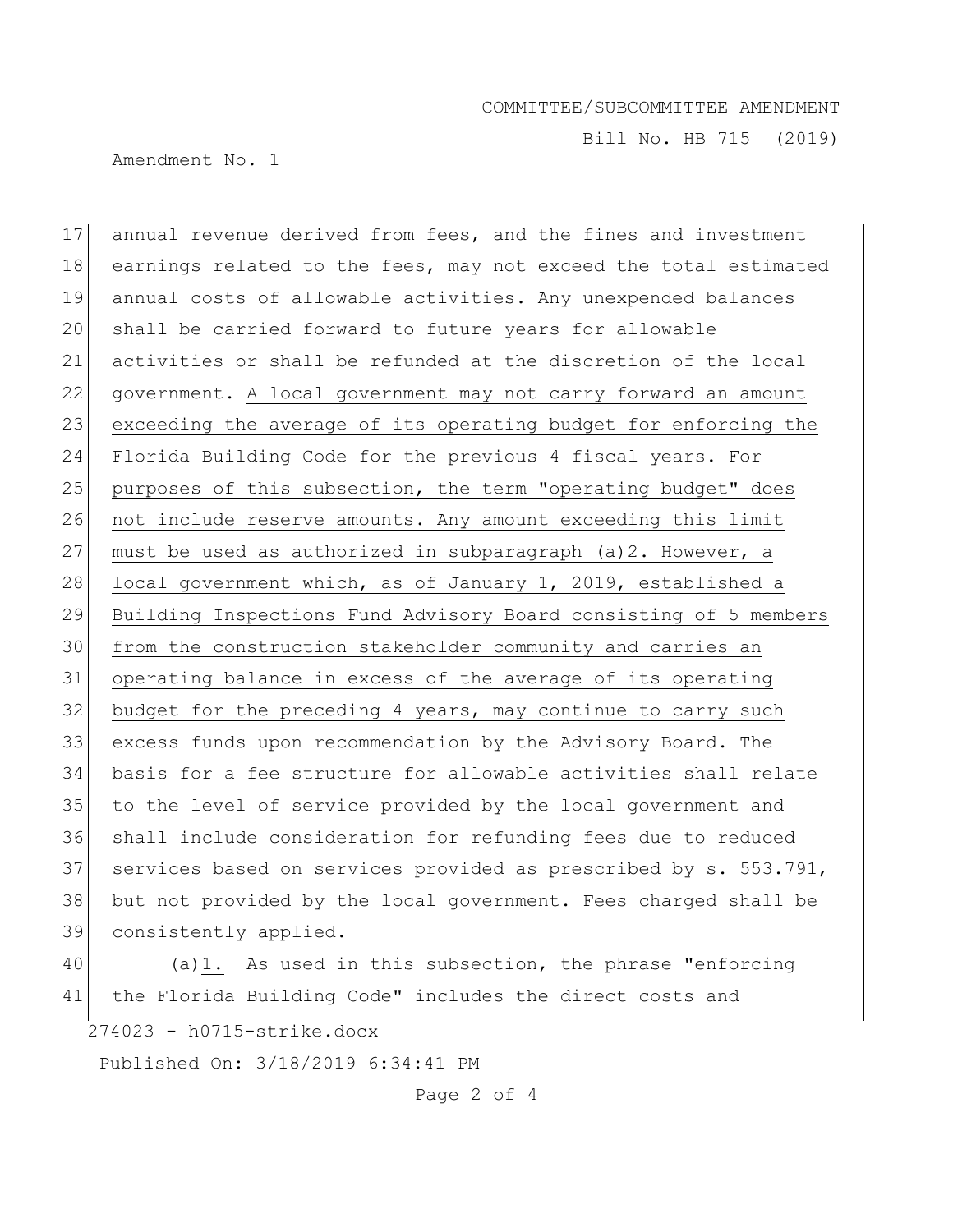Bill No. HB 715 (2019)

Amendment No. 1

42 reasonable indirect costs associated with review of building 43 plans, building inspections, reinspections, and building permit 44 processing; building code enforcement; and fire inspections 45 associated with new construction. The phrase may also include 46 training costs associated with the enforcement of the Florida 47 Building Code and enforcement action pertaining to unlicensed 48 contractor activity to the extent not funded by other user fees.

49 2. A local government must use any excess funds that it is 50 prohibited from carrying forward to rebate and reduce fees, or, 51 upon recommendation of representatives from the industries 52 paying into the fund, provide funding to nonprofit organizations 53 under s. 501(c)(3) of the Internal Revenue Code to expand 54 training opportunities for the construction industry, as defined 55 in s. 440.02(8).

56 (b) The following activities may not be funded with fees 57 adopted for enforcing the Florida Building Code:

58 1. Planning and zoning or other general government 59 activities.

60 2. Inspections of public buildings for a reduced fee or no 61 fee.

 $62$  3. Public information requests, community functions, 63 boards, and any program not directly related to enforcement of 64 the Florida Building Code.

274023 - h0715-strike.docx 65 4. Enforcement and implementation of any other local 66 ordinance, excluding validly adopted local amendments to the

Published On: 3/18/2019 6:34:41 PM

Page 3 of 4